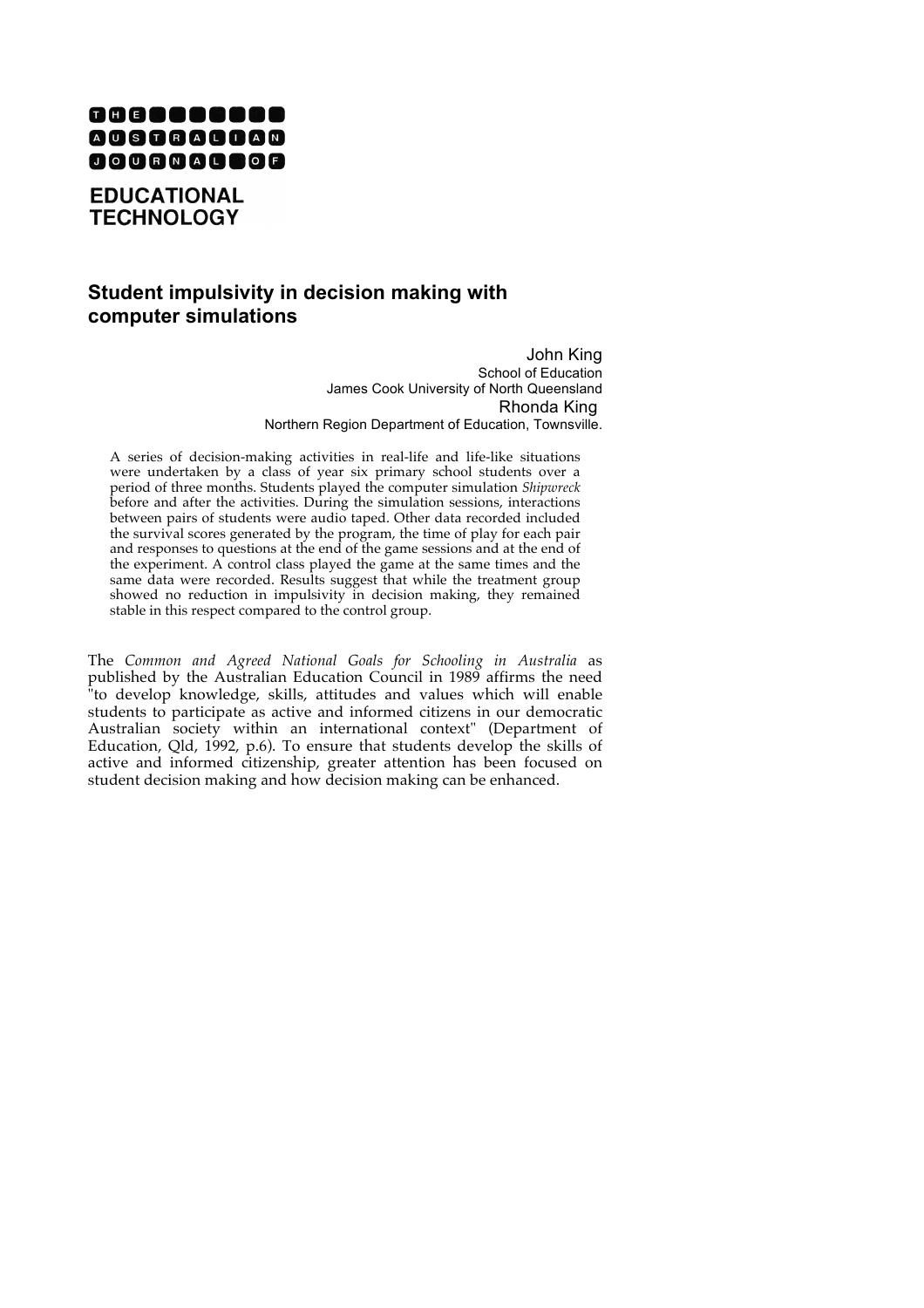With the increasing availability of microcomputers in schools, the use of simulations to develop the decision-making skills of students has become a viable option. Stewart (1988) has suggested that "The computer will, undoubtedly, play an increasingly more important role in aiding the decision-making process" and that " ... it will still be necessary for human beings to make the ultimate decisions ... " (viii). What is problematic is whether the use of simulations per se can enhance the decision-making capability of students as some developers of this type of software claim.

Various contradictory statements have been forthcoming in the literature about the relative merits of simulations in educational contexts. Whiteside (1985/86) has claimed that " ... many games and simulations can be used to foster in individuals some process related skills such as decision making" (p.116). Brant, Hooper and Sugrue (1991), in a review of educational simulations, concluded "Research conducted over the past two decades on the effectiveness of instructional simulations has yielded less than encouraging results" (p.469). Little research to date however, appears to focus on the use of simulations to develop generalised decision-making skills, that is, to produce better decision makers.

While the present study considered transferability of thinking skills involved in decision making, it was not investigating transfer of skills from one knowledge-rich domain to another, as the knowledge domain in all instances related to social issues requiring limited specific knowledge. Rather, the focus was on the transfer of decision-making skills across contexts, in this case, from real-life and life-like decision-making contexts to a life-like computer simulation context. The aim was to reduce the impulsivity of decision making.

The CoRT-1 thinking skill program was chosen as the instrument to mediate the impulsivity of decision making in the simulation context because of its applicability to both the transfer issue and decision-making skill development. This program approaches the transfer problem using two major strategies. Firstly, CoRT practice situations purposefully avoid complexity of subject matter to ensure that the focus is on the processes of thinking. Secondly, CoRT explicitly details and labels specific skills, eg. PMI (plus, minus, interesting), so that they are easily recognised and applied in a purposeful manner. In relation to decision making, CoRT-1 purports to provide students with skills to suspend judgement when making decisions and developing plans of action. As de Bono (1985, p.371) proposes, the purpose of the CoRT Program is to provide a 'clear view' or 'perceptual map' of a situation. He claims that CoRT-1 "encourages pupils to look in a wider sweep round a situation instead of rushing off after the obvious short-term, egocentric, prejudged line of thought" (1976, p.129).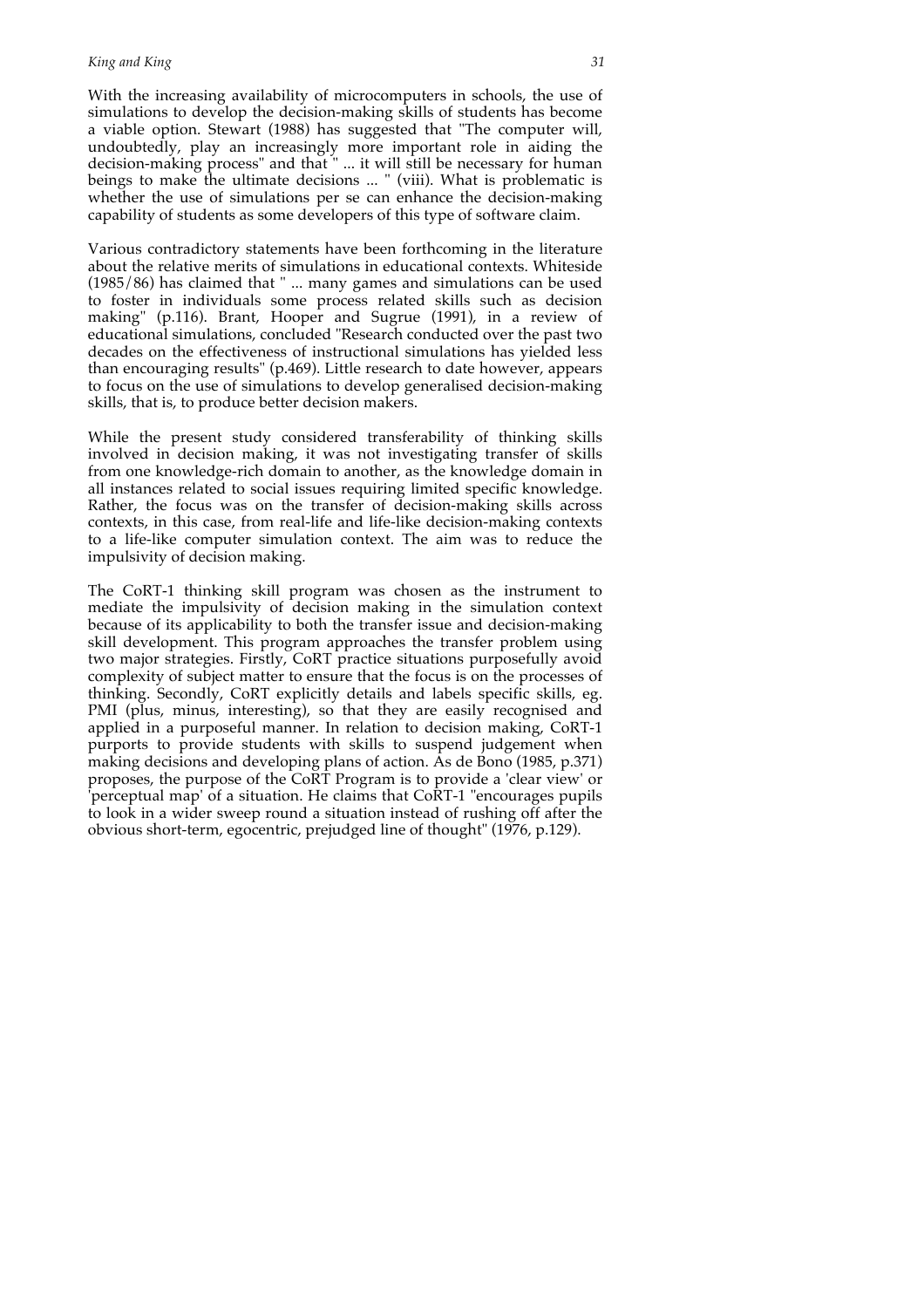Since interactivity and the verbalisation of thoughts were important aspects of this experiment, students worked in pairs when using the simulation. This approach finds support from Trowbridge's (1987) investigation of interaction patterns of students working with computers which concluded that "interactivity was enhanced when students worked in twos or threes" (p 47)

In summary, the purpose of the study was to investigate whether training in decision making can produce a cognitive style shift, from impulsive to reflective, when using a computer simulation.

## **The sample and software**

Two classes of Year 6 students in a provincial city primary school were chosen for this study. The average age of the students was 11 years 2 months. One class was used as the treatment group and the other as the control group. Both classes were mixed gender and mixed ability, and each functioned with one teacher during the period of the study. Some students arrived at and some departed from both classes during the course of the experiment. Ten pairs of students remained intact in each class for the entire study. Only data obtained from these intact pairs were used. Both teachers were experienced and one of the researchers was the teacher of the treatment class.

A public domain program called *Shipwreck* was used in conjunction with an Apple IIe microcomputer for the study. The program was chosen because it provides a rich environment for decision making, is easy to operate, and contains the motivating goal of survival on a deserted island after a shipwreck. The program also incorporates a survival score which is provided as a percentage after the operator makes each decision. The score varies after each of a series of five to eight decisions that the operator makes while playing one game.

## **Treatment and data collection**

The treatment class received instruction on using four of the CoRT-1 thinking skills most relevant to decision making over a three month period after having initially played the simulation game. They also had the opportunity to apply these four skills to a planning strategy for real-life and life-like decision-making situations.

The teaching approach used followed the procedure detailed in the CoRT-1 Teacher's Notes booklet (de Bono, 1986) which includes an introduction to the skill, practice activities together with questions and principles to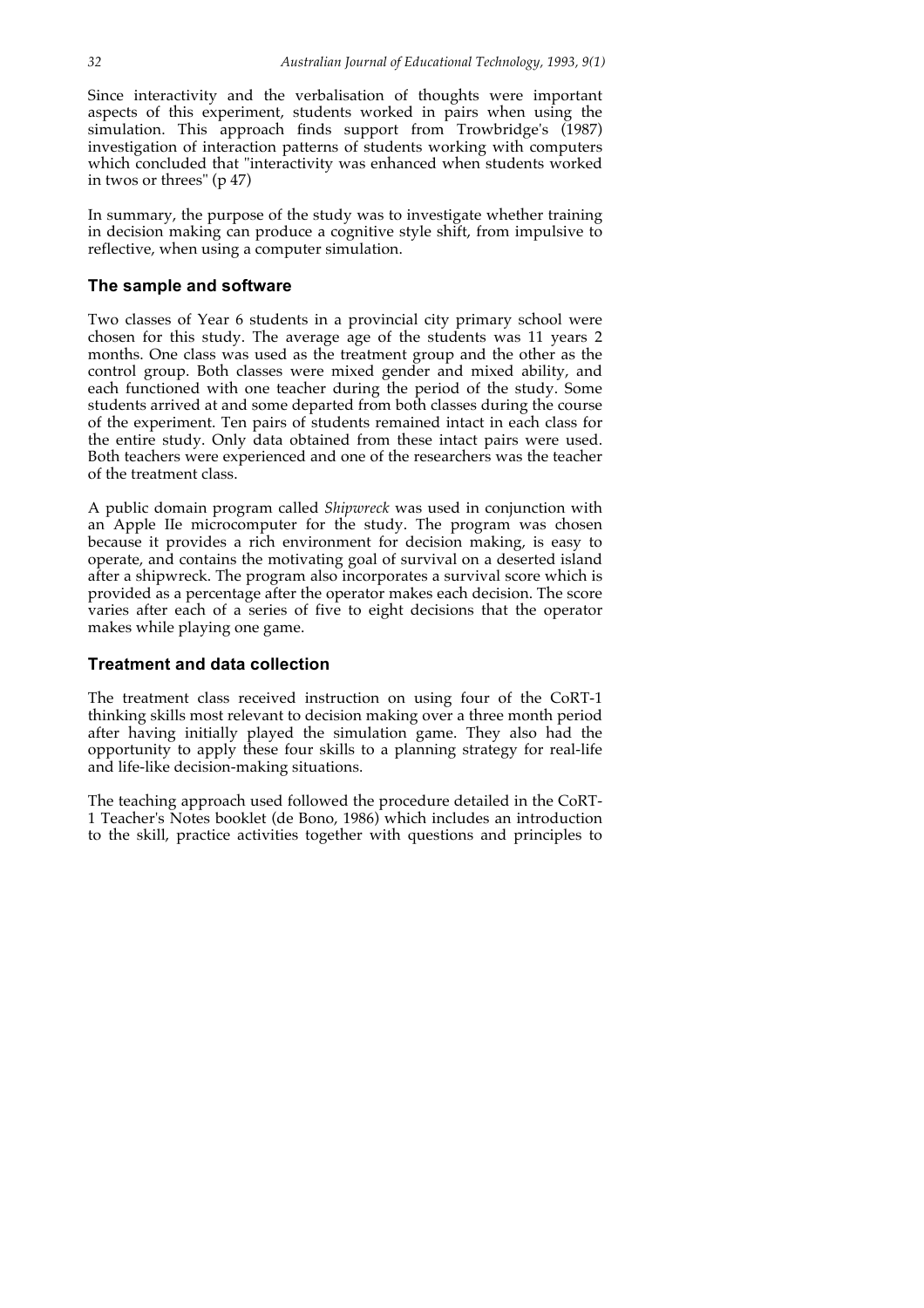stimulate discussion and evaluation of the skill. During the initial four weeks, students also applied these individual skills to various contemporary and everyday issues which arose during discussions. These practice activities involved an additional two hours. Total treatment time for the first four weeks was six hours.

Students were introduced to a planning strategy for decision making which incorporated the above four skills during the fifth week. The students had the opportunity to apply this planning strategy to a range of decision-making situations in the following five weeks. All these activities were relevant and meaningful to the students and did not require significant specialised knowledge. During this six week period of the treatment time, planning activities involved a total time of ten hours. The total CoRT-1 instruction and practice time during the 10 week treatment was 16 hours. During this 10 week school time, the control group continued with their normal class routine which did not include any explicit instruction on thinking skills; nor was the content of their instruction necessarily similar to that of the treatment group. The controlgroup teacher was only involved in student release for the study.

Pairs of students from both classes were audio taped prior to the treatment while making decisions relating to the computer simulation. The simulation required students to make decisions about what four objects from a list of  $20$  to take from their sinking ship so that they could survive on an island. The program then challenged the students selection by requiring them to choose one of their four items to survive in a particular situation, eg. Which of your items would you use to signal ships at night? The survival scores achieved for each scenario while playing each game were also recorded and averaged by the researchers. These scores provided immediate feedback as to the quality of the decision. The students played this game twice. The researchers measured the time of play for each pair in order to use it as an indication of students' covers use of decision-making skills.

The student pairs were interviewed immediately after completing their two-game session. These interviews were also audio taped. The questions asked were: "What did you think of this activity?"' end "How did you make decisions during this game?" Further questions were asked when considered appropriate. After the treatment, the same pairs of students played the simulation for another two-game session and data were collected in the same manner as for the initial game. When the treatment and the post-test sessions were completed, the treatment class was required to respond in writing as to how they made decisions when playing the game, how they thought when making decisions, what they knew about CoRT thinking and how CoRT thinking helped them make decisions. The questions were displayed on the blackboard one at a time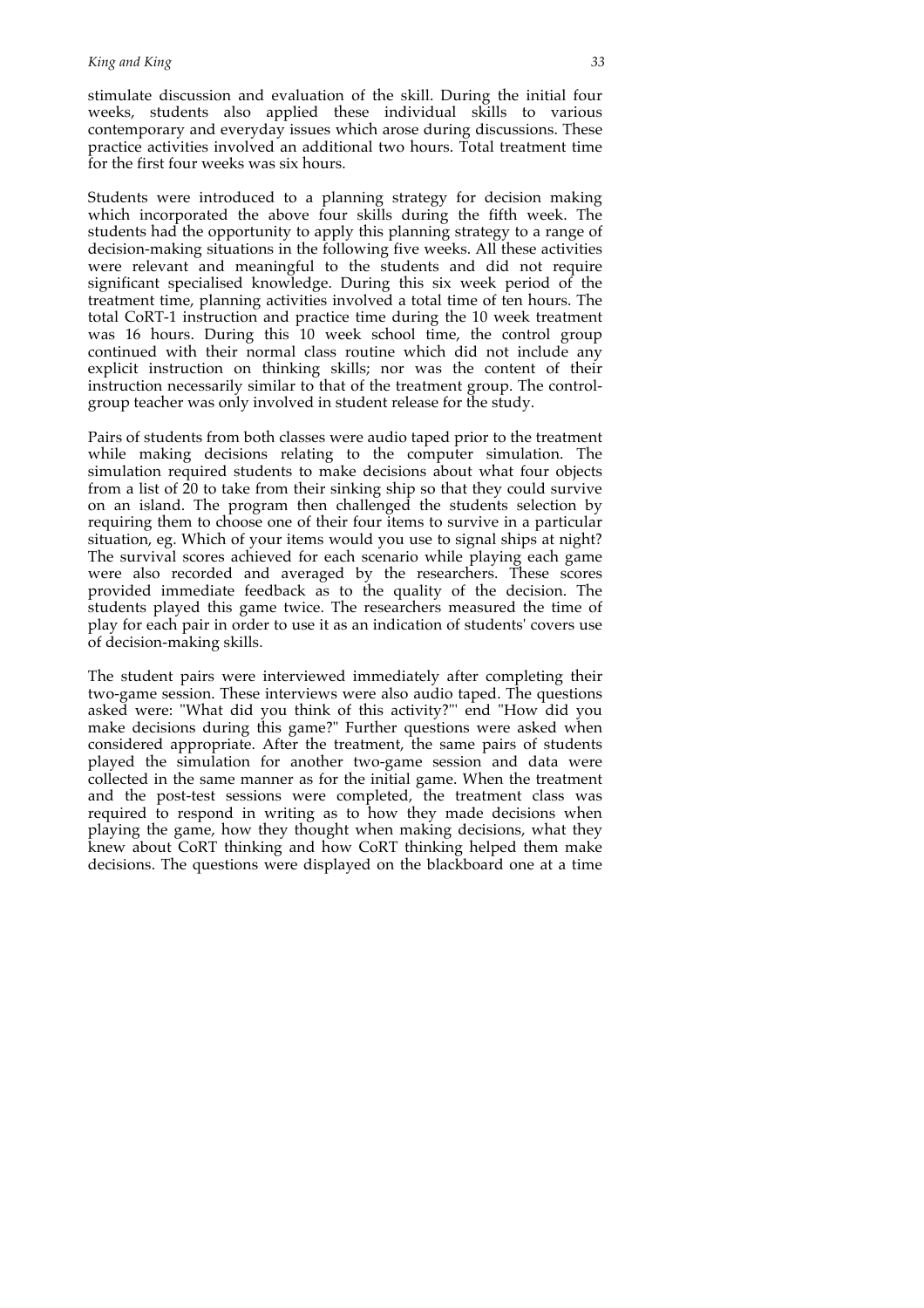and students' written responses collected before the next question was displayed.

# **Results and discussion**

#### *Audio taped interactions*

Audio taped interactions were analysed for each pair of students to ascertain the nature of the exchanges for both pre-treatment and posttreatment sessions. The interactions were organised into three main groups: those where a decision was made with no reason given (NR), those where a decision was made with a reason provided (WR) and those where a decision followed on from a discussion (WD). A discussion was defined as more than two interactions. The researchers selected these categories to ascertain the extent to which students were suspending judgement and reflecting on their decisions. The first two of the above main groups were further subdivided into those decisions where no partner response (NPR) was recorded and those where verbal agreement (VA) was forthcoming. The results of this analysis of audio taped interactions are presented in Table 1 as frequency of occurrence.

**Table 1:** Audio taped interactions as frequency data

|                |      |     |     | Decision (NR) Decision (WR) Decision (WD) |    |    |
|----------------|------|-----|-----|-------------------------------------------|----|----|
|                |      | NPR | VА  | NPR                                       | VА |    |
| Treatment: Pre |      | 59  | 126 |                                           | 16 |    |
|                | Post | 46  | 119 |                                           | 17 | 19 |
| Control: Pre   |      | 20  | 126 |                                           | 30 |    |
|                | Post | 62  | 90  |                                           |    |    |

The two columns under Decision (WR) were combined for the treatment group to avoid low expected values in the chi-square analysis for the NPR column. A chi-square analysis was performed for both groups separately in order to test for significant changes in interaction patterns before and after the treatment. No significant effect was found for the treatment

group ( $\chi^2$  = 0.90, for p = 0.83 and df = 3) suggesting that no change in interaction pattern occurred as a result of the treatment. The absence of significant increases for the treatment group in decision making with reasons (WR), or with discussion (WD) (Table 1), suggests that transfer of desired decision-making skills was not forthcoming as a result of the CoRT-1 treatment.

A significant effect was found for the control group ( $\chi^2$  = 33.11, for p <  $0.001$  and df = 4). An inspection of post-hoc cell contributions for the control group analysis indicated that an increase in impulsivity had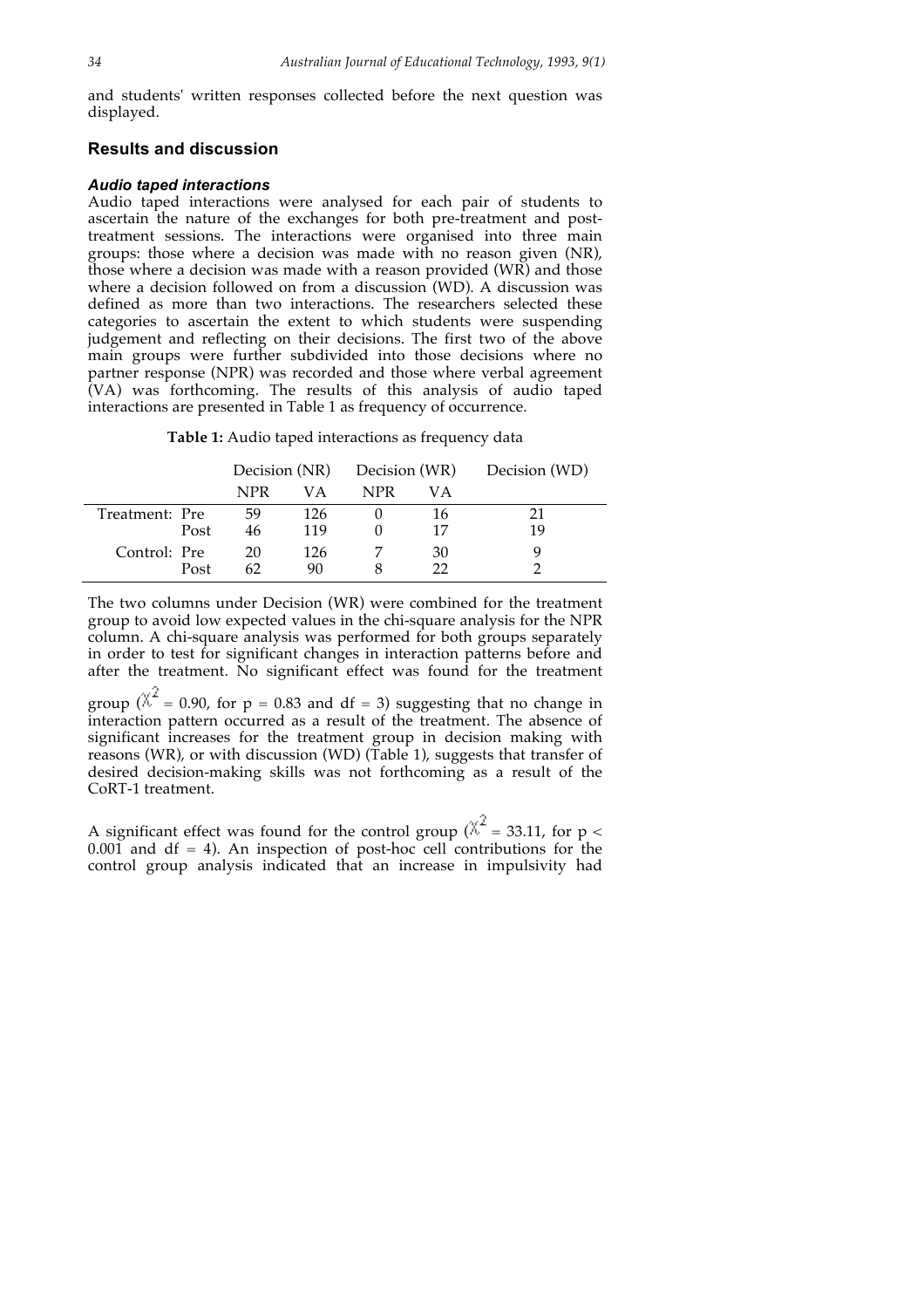occurred for this group. This was manifested by a significant increase in decision making with no pawner response (NPR), with a concomitant reduction in verbal agreement (VA) from the partner, together with significantly less discussion (WD). This may have resulted from their previous experience with the game which could have provided them with a greater degree of confidence to make decisions without their partner's help. While this factor should similarly have had an impact on the treatment group, the lack of a observed effect in this group may have resulted from a mediating influence of the CoRT-1 program. Hence, while the CoRT-1 treatment had no positive effect in reducing impulsivity in decision making in the treatment group, it appears to have had a stabilising influence when compared to the control group.

## *End-of-session interviews*

For the first question relating to interest in the program, all students in both groups responded positively for both pre- and post-test sessions. When asked how they made decisions during the game, analysis of the responses for both pre- and post-test interviews suggested that there was no change in students' awareness of the decision-making processes they used during the simulation. Students' responses focused on the content of the game rather than the processes used to make decisions; and in the main, they made their decisions based to a considerable degree on their past experience or beliefs.

## *Survival scores*

The average survival scores were recorded and averaged for each student pair for both the treatment and control group before the treatment commenced. This was also done for the post-treatment game session. A two-factor repeated measures ANOVA with the pre-test and post-test scores as the repeated measure and the treatment and control groups as the between-groups factor indicated no significance for either the main effects or for the interaction. This implies that there was no difference in the pre-treatment performance of the two groups and that the treatment produced no significant effect on survival scores.

This suggests that the treatment group did not improve its decisionmaking ability, as measured by the computer program, from having undergone the treatment. However, the audio taped interactions indicated a level of ingenuity and laterality in some student decision making which was not often recognised by the program as deserving points towards survival. Students were quite often unruffled when their four choices of survival objects did not seem to fit the requirement of the scenario with which they were later presented. They came up with some ingenious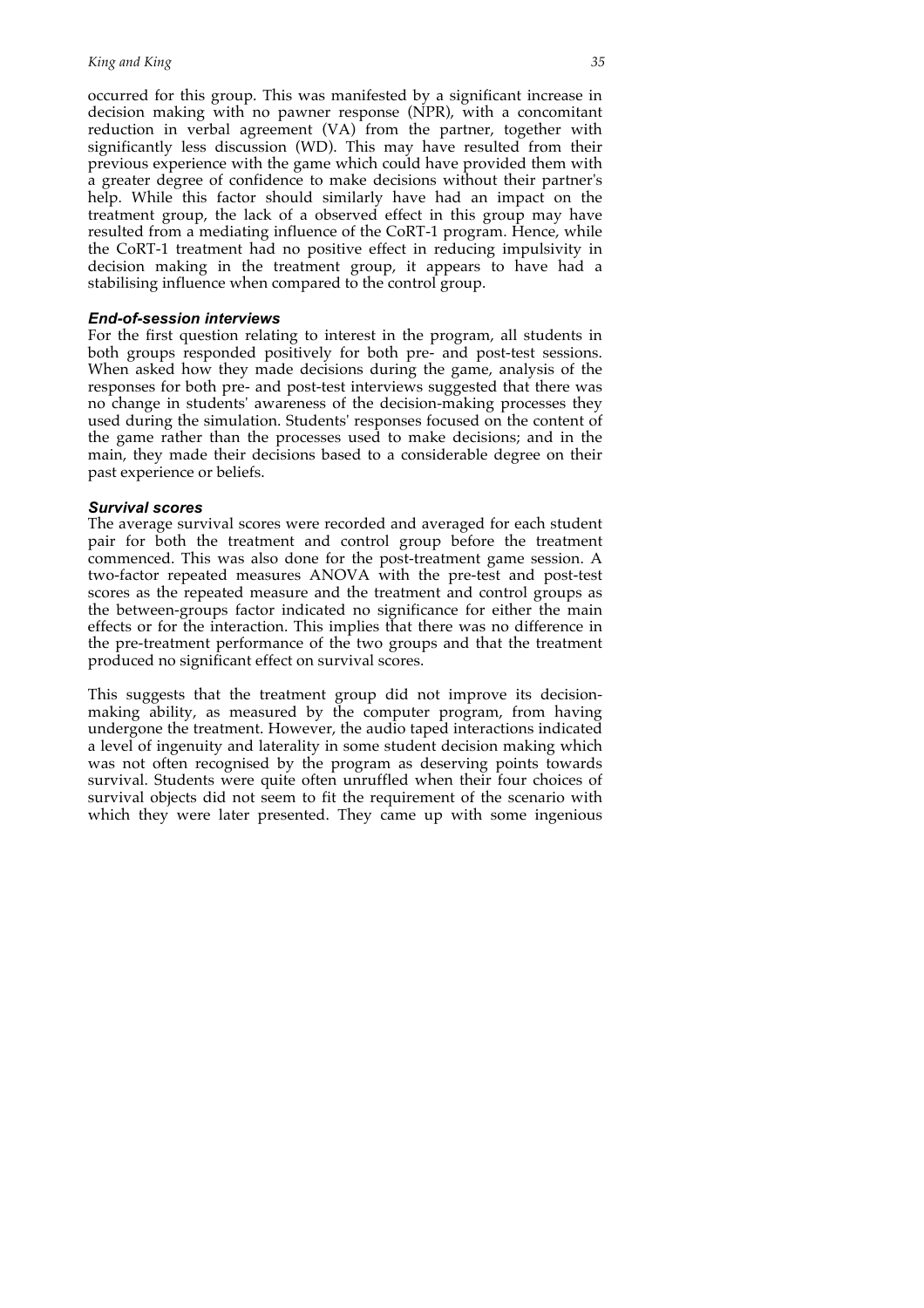compromises. Examples included: using a saw, in lieu of a mirror which they had not chosen to bring, in order to attract a ship at noon; using a can of beans to reflect moonlight in order to attract a ship at night; and using a blanket to sieve water in order to catch fish. One player succeeded in convincing his partner that a small mirror would be useful to shine sunlight on fish in order to stun them.

Some alternatives provided real solutions which remained unrewarded by the program. While it needs to be recognised that the program used in this study was relatively unsophisticated in the way in which it processed student responses, the detailed analysis of student interactions does reveal insights as to the requirements of programs, like simulations, which attempt to raise the level of student decision making and thinking in general. It is essential that this type of program be flexible to student responses, either by being thoroughly evaluated at a trial stage to fully ascertain the range of student responses, or through a greater intelligence in processing responses. Tamashiro and Bechtelheimer (1991) suggest the use of expert systems for this purpose with young children, since these programs are capable of making explicit their own decision-making process.

## *Time of play*

The time taken for each pair of students to play the pre- and post-test two game sessions was measured and averaged for the control and the treatment group. The average fumes were analysed using a repeated measures two factor ANOVA which indicated no significance for the main effects or for the interaction. This indicates that the treatment had no effect on the average time of play and suggests no increased reflectivity in decision making by either group.

#### *Final written responses*

Students from the treatment group were asked to respond to four questions at the completion of the treatment and the second game session, as outlined in the methodology section. The responses to the written questions were analysed for evidence of awareness of their own thinking skills employed in a decision-making context and knowledge of CoRT-1 thinking skills. Responses to the first question "How did you make decisions when you played shipwreck?" were analysed under the categories indicated in Table 2 below. Some student responses related to more than one of the categories used.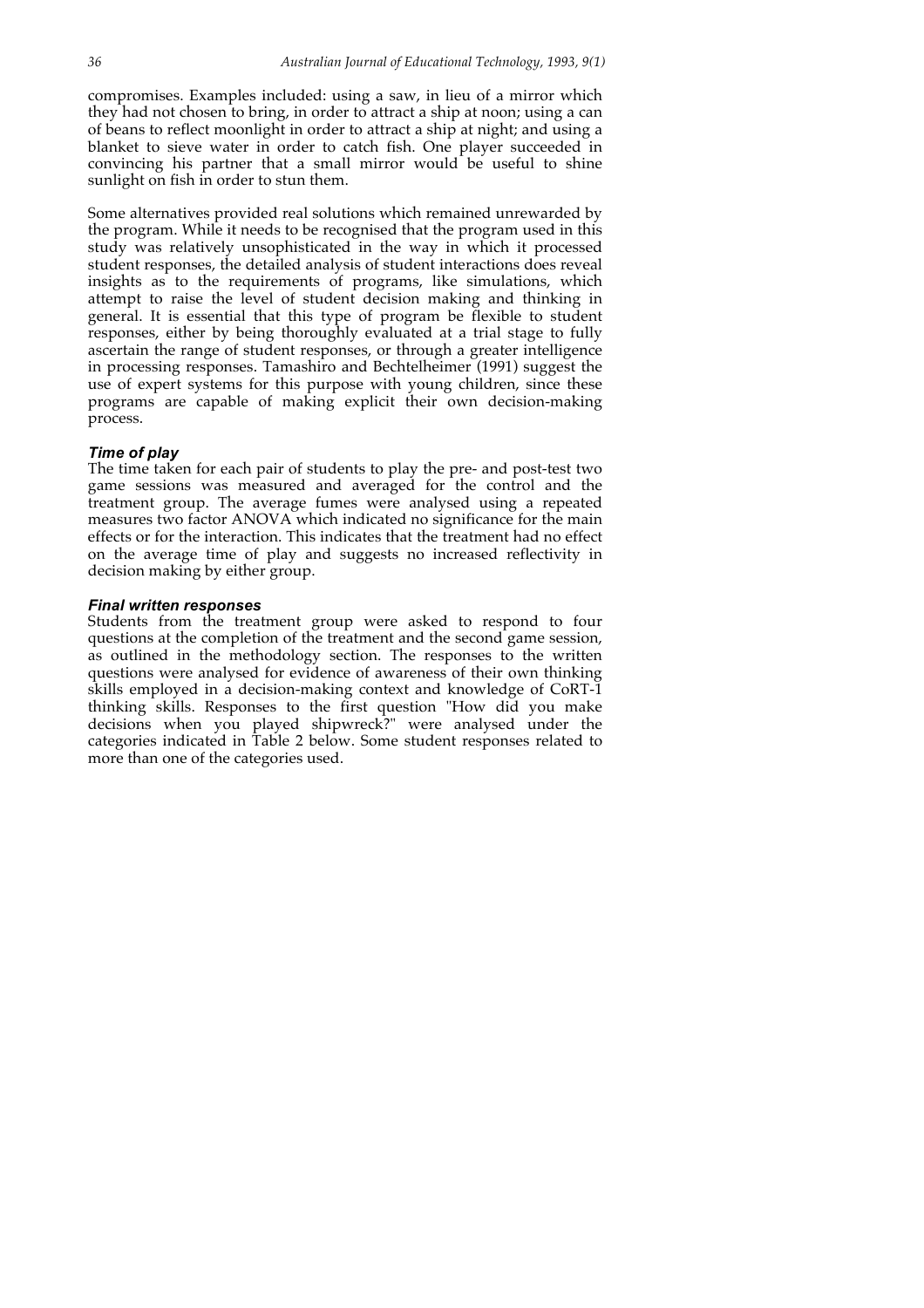|  |  |  | <b>Table 2:</b> Ways of making decisions with Shipwreck |  |  |  |
|--|--|--|---------------------------------------------------------|--|--|--|
|--|--|--|---------------------------------------------------------|--|--|--|

| Category                              | Number of Responses |
|---------------------------------------|---------------------|
| By previous general experience        |                     |
| By previous experience with the game  |                     |
| By social interaction                 |                     |
| By use of general cognitive processes |                     |
| By use of CoRT thinking               |                     |

Almost two thirds of the responses referred to previous experience, with an emphasis on knowledge rather than decision-making processes. Cognitive processes, including CoRT thinking, accounted for less than one quarter of the responses, with only one tenth explicitly referring to CoRT skills. This suggests that the CoRT treatment figured in a minor way in the students' expressed views on the way they make decisions. Responses to the question "How do you think when you make decisions?" were analysed according to the student perspectives outlined in Table 3. Some students' responses related to more than one of the categories used in the analysis.

**Table 3:** Ways of thinking for decision making

| Perspective         | Number of Responses |
|---------------------|---------------------|
| General cognitive   | 14                  |
| Specific CoRT       |                     |
| Social              |                     |
| Behavioural         |                     |
| Affective / Ethical |                     |

Responses relating to the general cognitive perspective included those which referred to general thinking processes such as: "I think of all the things that are going on in my head and try to solve them"; "I think of the things that would be most important about making my decisions"; and "I think what would be most effective or if it would suit the conditions provided". References by students to particular CoRT skills were included under the 'specific CoRT' category whereas responses were placed in the 'social' category when reference was made to joint decision making or talking with a partner. Behavioural responses referred to those in which a specific behaviour was mentioned such as "I think making a decision when I am working hard and trying" The lone affective and ethical responses included: "If I feel like it or not. If I like what decision it is, I will probably do it if I like it"; and "If I was making a decision, I would think is it fair or is it unfair?".

While the students provided responses to the above questions which indicated some use of CoRT skills as well as general cognitive skills, this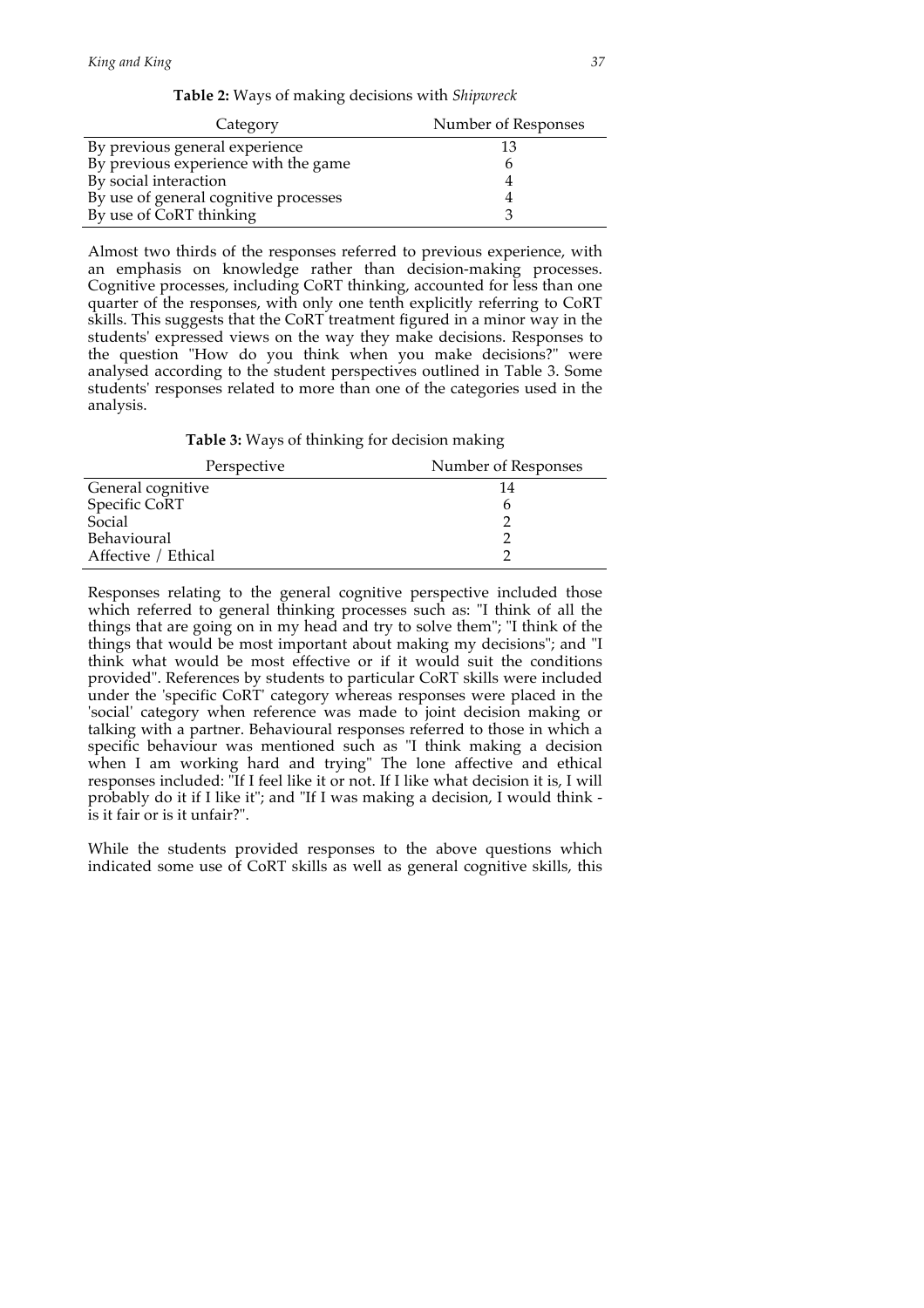was not reflected in the audio taped interactions, or covertly in the time of play for the second game session.

In response to the question "What do you know about CoRT thinking?", eighteen of the twenty students in the treatment group indicated knowledge of all the four CoRT-1 thinking skills taught in the classroom context while the remaining two students indicated knowledge of two and three of the skills respectively. As part of their responses, all except three students related the CoRT-1 thinking skills to the decision making or planning process. The students obviously possessed knowledge of CoRT-1 thinking skills but failed to apply this knowledge to the simulation context. Hence, their knowledge of decision-making skills was 'inert' (Whitehead, 1929). The Cognition and Technology group (1990) argue that the inert knowledge problem can be overcome by further anchoring the instruction in some way. The teaching of decision making through CoRT-1 skills in the present study might have been enhanced by greater or more realistic involvement of the students in the classroom decision-making situations.

The question "How does CoRT thinking help you to make decisions?" produced a range of positive but undifferentiated responses relating to ways in which they perceived CoRT thinking facilitated the decisionmaking process. For example: "It means thinking hard before you do something stupid"; "It helps me to decide what to do when I am stuck"; and "Information is easy to get if you use CoRT thinking". The one response which challenged the assumption in the question asked was: "Well it sometimes helps me, or sometimes I feel lazy to do all of the steps in CoRT thinking".

## **Concluding comments**

A number of explanations are suggested for the apparent failure of the CoRT-1 treatment to significantly reduce impulsivity in student decision making. Firstly, some students may have become conditioned to the effects of playing computer games where instant decisions are required to avoid the multiplicity of electronic hazards which manifest themselves in this game genre. There seems to be a strong need for a braking device when attempting to use microcomputer simulations for decision-making skill development. The results of the present study suggest that an appropriate and necessary mechanism to force students into a more reflective mode when using computer simulations is to insert explicit prompts. These may, at the very least, serve to remind students of decision-making skills before they proceed to the decision-making stage.

Secondly, while the treatment in the present experiment involved practice in decision making in a variety of situations, it is not claimed that either a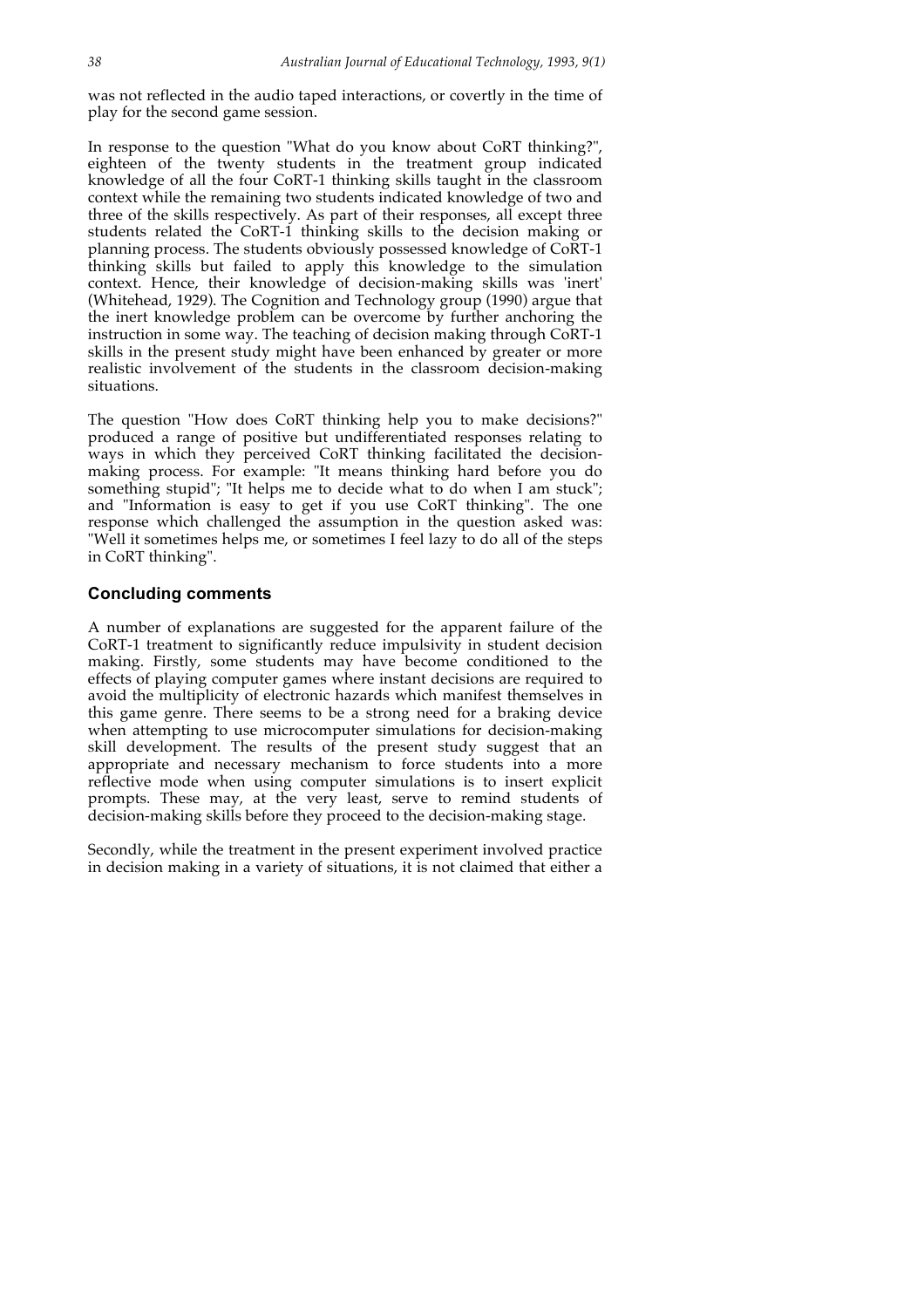high level of mastery or near automaticity was achieved during the treatment for the situations used and for the time available. Hence, an explanation for the apparent lack of transfer of generalised decisionmaking skills to the computer-simulated context may relate to a lack of intensity of instruction, insufficient length of time for skill development or a combination of the two. This raises the pedagogical question that if moderate instruction in thinking skills applied to appropriate contexts over a three-month period produces no apparent transfer of skills to other contexts, and if the perceived remedy is to increase the concentration of instruction, perhaps over a longer time frame, is the educational investment likely to be worthwhile? Alternatively, should we be looking for other ways which may produce the required result more efficiently?

Thirdly, Greeno (1989, p.135) argues that "thinking is an interaction between an individual and a physical and social situation". It is not just a cognitive process - physical and social contexts must be taken into account when viewing thinking. In the present study, challenging a partner's decision or reason for a decision may have been perceived by some students as an antisocial activity. This may have reduced the desire for considered debate during the simulation sessions.

Finally, as the average age of the sample was 11 years 2 months, many of the students in this study may not have reached the formal operational stage. It could follow that a majority had not begun "to experience the powers of reflective and internalised thinking" (Hunter, 1991, p.73). A repeat of this experiment with older students may help to provide evidence to support this possibility. Hunter also suggests that a thinker is one who is "committed to becoming more reflective, more self-aware, and more systematic" (p.75). It may well be that to achieve successful transfer of generalised decision-making skills which promote reflection, students need to learn and accept the value of suspending judgement as well as the skills of suspending judgement.

# **References**

- Brant, G., Hooper, E. and Sugrue, B. (1991). Which comes first, the simulation or the lecture? *Journal of Educational Computing Research*, 7(4), 469-481.
- De Bono, E. (1976). *Teaching Thinking*. London: Temple Smith.
- De Bono, E. (1985). The CoRT Thinking Program. In J. Segal, S. Chipman, & R. Glaser (Eds.), *Thinking and Learning Skills, Volume 1: Relating Instruction to Research*, (pp.363-387). Hillsdale, NJ: Lawrence Erlbaum Associates, Publishers.
- De Bono, E. (1986). *CoRT Thinking: Teacher's Notes*. Oxford: Pergamon Press.